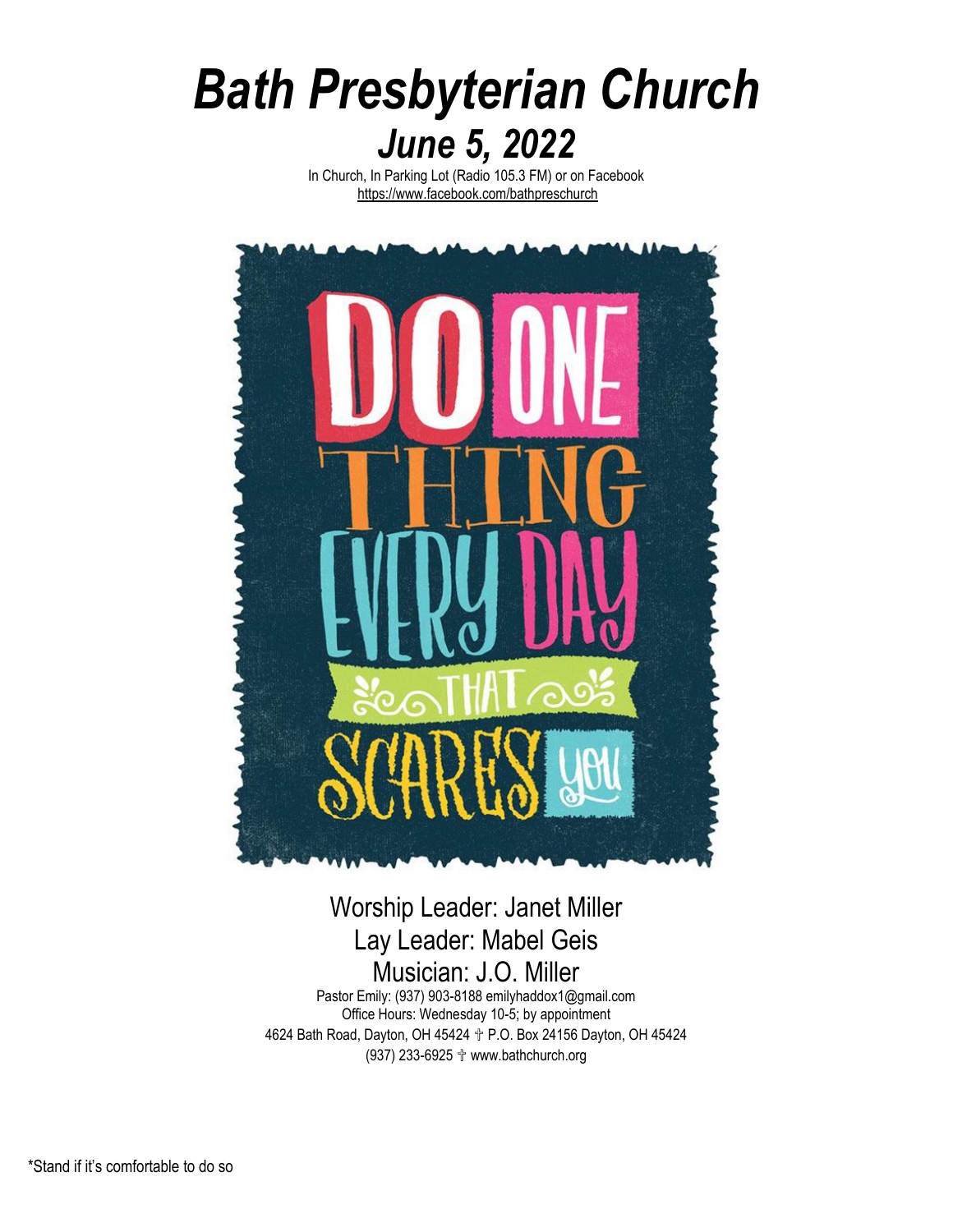**Time for Quiet Reflection & Prayer**

**Lighting of the Candles**

**Ringing of the Bell** 

**Music for Praise & Meditation**

**Welcome!**

## **Announcements**

 $\triangleright$  In the life of our Church

 $\triangleright$  Minute for Mission

 $\triangleright$  Sharing of Joys & Concern

**Covenant Church for Prayers:** Huntsville Presbyterian Church, Huntsville, Pastor Ben Beres.

# **Call to Worship: (Psalm 67)**

One: O God, show us your kindness and bless us, and make your face smile on us.

# **All: Let all the earth acknowledge your ways, and all the nations aware of your power to save.**

One: Let all the people praise you, O God, let all the people praise you. Let the nations shout and sing for joy, for you dispense true justice on the world; you guide your nations of the earth.

**All: Your people will shout and sing for joy! Your people will praise you. You are our God and you bless us. May you be revered even to the ends of the earth. Let us worship God!**

**Call to Worship in Music**: "How Can I Keep from Singing" (refrain only pg 821)

No Storm can shake my inmost calm while to that Rock I'm clinging. Since Christ is Lord of heaven and earth, how can I keep from singing?

**Call to Confession:** The gospel assures us that those who love God will be protected, and those who call out in times of trouble will be answered. With faith and hope, let us confess our sin.

**Prayer of Confession (in unison) – Jesus, you set before us the way of wisdom: to care for the poor, feed the hungry, share instead of hoard our possessions, but it is a way that is counter to the ways of the world. We consider it wise and prudent to take care of ourselves** 

**first, to accumulate possessions, and to hoard and plan and secure our lives through those possessions. You call such behavior foolish. Forgive us, Lord, when such foolishness becomes the focus of our lives. Help us become wise in your ways and with your wisdom. AMEN**

**Assurance of Pardon** - Psalm 103 tells us that God is compassionate and gracious, slow to anger and abounding in love. God does not accuse without merit or harbor anger for long. God does not treat us as our sins deserve or bless us according to our shortcomings. Thanks be to God.

**\*Hymn – # 353 My Hope is Built on Nothing Less**

**\*The Passing of the Peace –** Stand where you are and display loving signs of Christ's peace to your church family - smile, wave, flash the peace sign, etc.

# **Children's Message**

**1st Scripture Reading-** Psalms 104:24-34 and 35b-

- **<sup>24</sup>** How many are your works, LORD! In wisdom you made them all; the earth is full of your creatures.
- **<sup>25</sup>** There is the sea, vast and spacious, teeming with creatures beyond number living things both large and small.
- **<sup>26</sup>** There the ships go to and fro, and Leviathan, which you formed to frolic there.
- **<sup>27</sup>** All creatures look to you to give them their food at the proper time.
- **<sup>28</sup>**When you give it to them,

they gather it up;

when you open your hand, they are satisfied with good things.

**<sup>29</sup>**When you hide your face, they are terrified;

when you take away their breath,

they die and return to the dust.

**<sup>30</sup>**When you send your Spirit, they are created,

and you renew the face of the ground.

- **<sup>31</sup>**May the glory of the LORD endure forever; may the LORD rejoice in his works—
- **<sup>32</sup>** he who looks at the earth, and it trembles, who touches the mountains, and they smoke.
- **<sup>33</sup>** I will sing to the LORD all my life; I will sing praise to my God as long as I live.